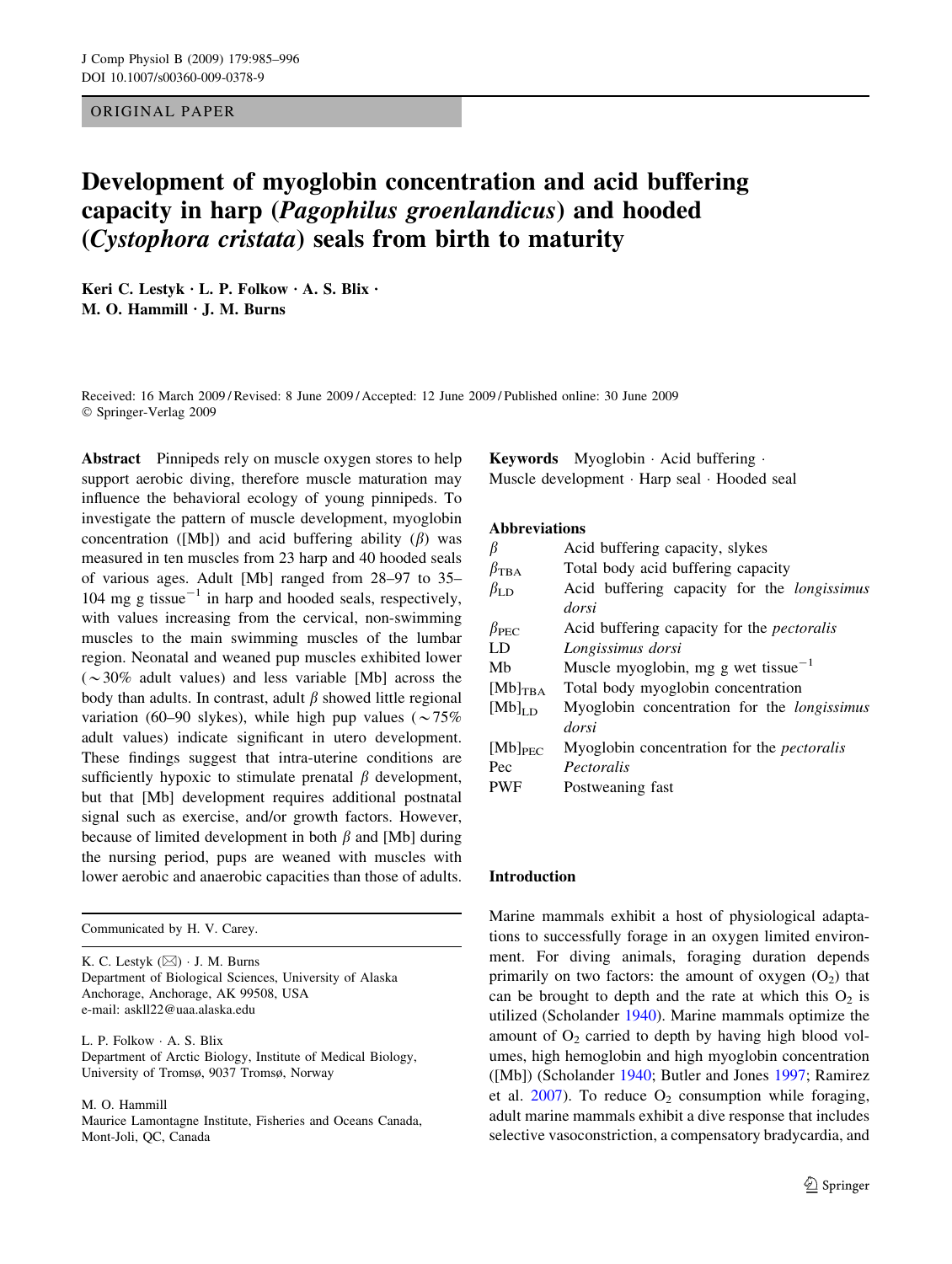tissue-specific reductions in metabolic rates (Butler and Jones [1997;](#page-10-0) Davis et al. [2004;](#page-10-0) Ramirez et al. [2007\)](#page-11-0). While these adaptations are well developed in adults, young animals have less developed cardiovascular control, limited ability to vasoconstrict and reduce metabolic rate, and lower mass-specific  $O_2$  stores (Kooyman et al. [1981;](#page-10-0) Greaves et al.  $2005$ ; Burns et al.  $2007$ ). Lower O<sub>2</sub> stores and higher  $O<sub>2</sub>$  use rates in pups result in dives that are shorter and shallower than those of adults (Thorson and Le Boeuf [1994;](#page-11-0) Jorgensen et al. [2001](#page-10-0)). Therefore, rapid development of  $O_2$  stores is crucial for pups to successfully forage independently. Early work in several pinniped species has shown that blood  $O_2$  stores develop quickly, while muscle development proceeds at a much slower pace (Noren et al. [2005;](#page-11-0) Burns et al. [2007\)](#page-10-0). As a result, muscle maturation likely influences the behavioral ecology of young pinnipeds.

Marine mammal exercise (diving activity) occurs under  $O<sub>2</sub>$  limited conditions, but their skeletal muscles still rely primarily on lipid-based aerobic metabolism during the vast majority of their dives (Kooyman et al. [1981;](#page-10-0) Reed et al. [1994](#page-11-0); Kanatous et al. [1999](#page-10-0)). This is possible due to high [Mb] in muscles that serves as an endogenous  $O_2$ supply and aids in  $O<sub>2</sub>$  transport (Wittenberg and Wittenberg [2003\)](#page-11-0). In addition to having [Mb] that are 10–30 times higher than endurance-adapted terrestrial athletes (Kooyman [1989](#page-10-0)), marine mammal muscles also possess high proportions of oxidative muscle fibers and high levels of oxidative enzymes (George and Ronald [1975](#page-10-0); Reed et al. [1994](#page-11-0); Kanatous et al. [1999](#page-10-0)). However, when  $O_2$ stores are depleted, these same muscles must rely on anaerobic metabolism which creates acid byproducts leading to metabolic acidosis (Peronnet and Aguilaniu [2006\)](#page-11-0). Multiple studies in terrestrial and marine mammals have linked acidosis to decreases in contractile ability and increased muscle fatigue (Bangsbo et al. [1996](#page-10-0); Brooks et al. [2005](#page-10-0); Kristensen et al. [2005\)](#page-10-0), and determined that muscles contain a variety of bicarbonate and non-bicarbonate buffering compounds designed to maintain acid– base balance, and therefore function (Burton [1978\)](#page-10-0). Given their underwater diving activity, and the potential need for anaerobic metabolism, it is not surprising that marine mammals possess high levels of non-bicarbonate buffers (Castellini and Somero [1981\)](#page-10-0). Because species that routinely dive deeper and/or longer have higher [Mb] and aerobic enzyme activities (Kanatous et al. [1999](#page-10-0); Noren et al. [2001](#page-11-0)), these parameters can be used as an index of aerobic diving ability. Similarly, acid buffering capacity  $(\beta)$  can be used as an indicator for how long an animal can rely on anaerobic metabolism once  $O_2$  stores are depleted (Castellini and Somero [1981](#page-10-0); Noren [2004\)](#page-11-0). Thus, measuring both [Mb] and  $\beta$  allows for inferences to be made about diving and foraging ability.

Previous work on marine mammal muscle has focused primarily on adaptations possessed by adult animals and has looked at relatively few muscles within individual animals (Hochachka and Foreman [1993](#page-10-0); Kanatous et al. [1999](#page-10-0); Noren et al. [2001;](#page-11-0) Kanatous et al. [2008\)](#page-10-0). However, the physiological properties of skeletal muscle differ based on muscle function and age (Muir [2000](#page-11-0); Baldwin and Haddad [2001\)](#page-10-0). Generally, muscles used primarily for locomotion are engineered for prolonged, aerobic exercise with large fiber diameters, high [Mb] and oxidative enzyme activities while muscles not used for sustained locomotion have smaller fiber diameters, lower [Mb] and oxidative enzyme activities (Close [1972](#page-10-0); Pette and Staron [1990](#page-11-0); Kanatous et al. [2002\)](#page-10-0). Muscles also undergo large changes with age as most newborn mammals have largely undifferentiated muscles with lower mechanical ability, lower [Mb], and altered enzyme activities as compared to adults (Close [1972;](#page-10-0) Kanatous et al. [1999](#page-10-0); Picard et al. [2002\)](#page-11-0). In addition, the rate at which muscle matures depends on both use patterns and fiber types, with the largest differences seen in the major oxidative locomotory muscles (Ponganis et al. [1997;](#page-11-0) Picard et al. [2002](#page-11-0); Jamon [2006\)](#page-10-0). While developmental and functional patterns of muscle development have been well documented in many terrestrial species (Garry et al. [1996](#page-10-0); Starck and Ricklefs [1998\)](#page-11-0), there is little information available on the muscle development in marine mammals, despite the very different constraints faced by muscles which must perform when  $O_2$  supply is limited.

Therefore, the goal of this project was to investigate developmental variation in [Mb] and  $\beta$  in several muscles across the body and between multiple age classes in harp and hooded seals to determine the muscle profile from birth to maturity. Harp and hooded seals differ in physiological maturity at birth and in foraging behaviors as adults, thus offering potential insight into the relative impact of growth rate and activity pattern on muscle development. Hooded seals are very precocial at birth, having the shortest nursing period of any mammal ( $\sim$ 4 days), and are born more physiologically mature with dense pelage and a subcutaneous blubber layer (Blix and Steen [1979](#page-10-0); Bowen et al. [1987](#page-10-0)). Adult hooded seals forage in deep, offshore waters along the continental shelf break, with recorded dives in excess of 1,000 meters and average dives between 100– 600 m and 5–25 min (Folkow and Blix [1999\)](#page-10-0). In contrast, the more altricial harp seal pups are born with a lanugo, lack significant blubber stores and nurse for  $\sim$ 12 days (Kovacs and Lavigne [1986](#page-10-0); Worthy and Lavigne [1987](#page-11-0)). Unlike hooded seals, adult harp seals normally forage over shelf areas, with dives generally shallower than 400 m and shorter than 10 min, although dives up to 700 m have been documented (Folkow et al. [2004](#page-10-0); Nordoy et al. [2008](#page-11-0)). In spite of these differences, pups of both species endure a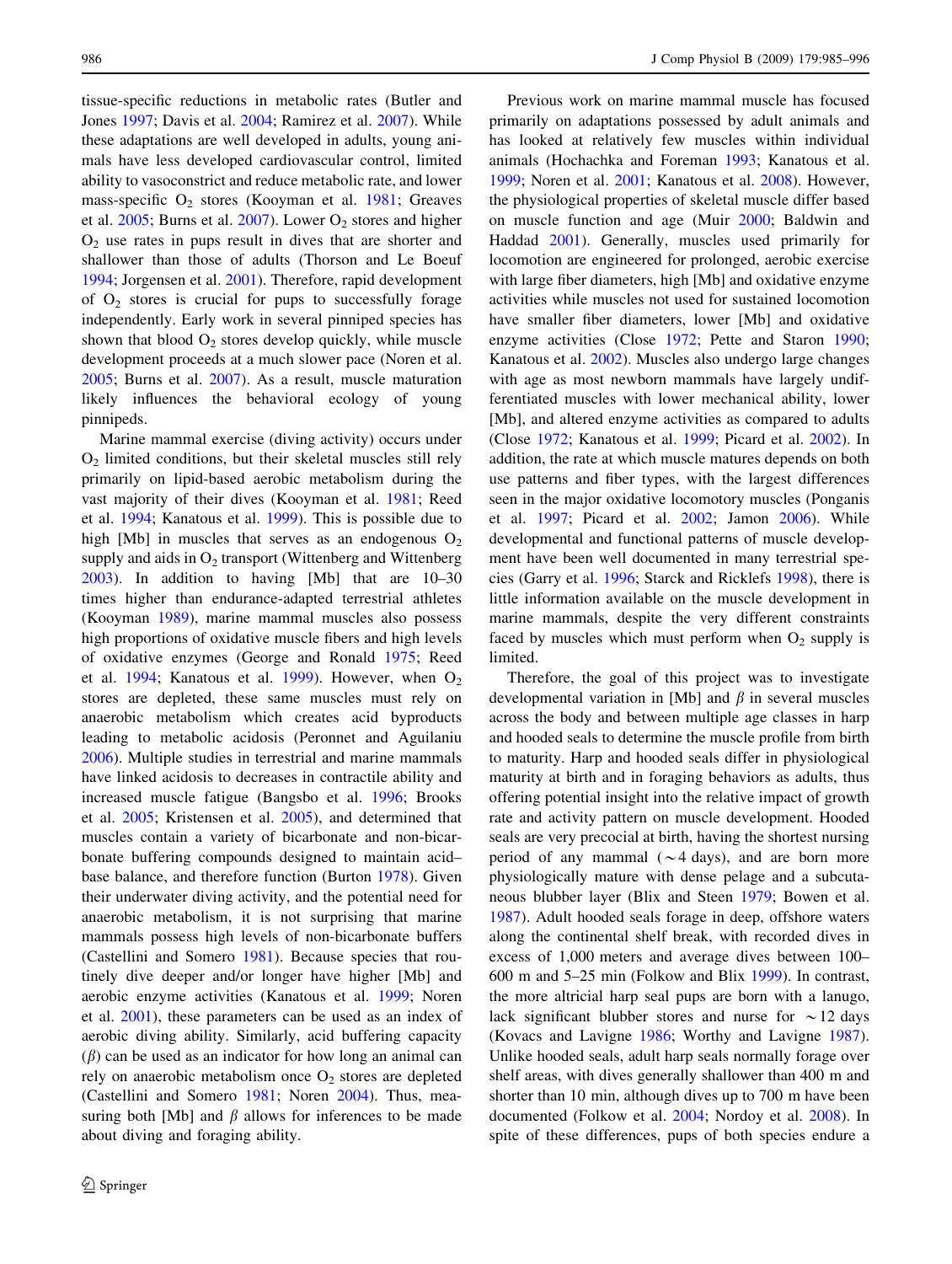postweaning fast (PWF) that lasts 4–6 weeks during which time a significant amount of mass ( $\sim$ 30%) is lost (Kovacs and Lavigne [1986;](#page-10-0) Bowen et al. [1987](#page-10-0)). While the purpose of the PWF is unknown, it may provide time needed for muscles to mature before diving and foraging begin. Thus, examining the timing and rate of muscle development in harp and hooded seals may shed light on the mechanisms that lead to an increased ability to forage in an oxygen limited environment.

# Methods

# Animal handling

Fourteen hooded seals of the Greenland Sea stock were captured between 23 March and 5 April 1999 and 11 hooded seals and 8 harp seals were captured between 21 March and 1 April 2000 in the Greenland Sea ( $\sim$ 72°N, 15°W). Fifteen harp and 15 hooded seals of the Canadian stock were also captured between 3 March and 16 March 2005 in the Gulf of St Lawrence, Canada  $(\sim 47^{\circ}23'N,$ 61°52'W). Harp seal pups were categorized as neonates

(yellowcoats and thin whitecoats), nursing (fat whitecoats), or weaned (ragged jackets and beaters) following Stewart and Lavigne [\(1980](#page-11-0)). Hooded seal pups were categorized as neonates (1–2 days old), weaned pups, or yearlings fol-lowing Bowen et al. [\(1987](#page-10-0)). Seals were weighed  $(\pm 0.5 \text{ kg})$ and blood samples were taken. Animals were sacrificed using methods approved for scientific harvest in Norway and Canada and under governmental permits authorizing collection.

Ten muscles were collected from across the body. The muscles selected represented two muscles that perform primarily postural functions (splenius and sternothyroideus), four involved primarily in terrestrial locomotory activities (subscapularis, supraspinatus, pectoralis, obliques) and four primarily used during aquatic locomotion (longissimus dorsi, psoas, gracilis, and gluteus maximus) (Howell [1929](#page-10-0)) (Fig. 1). Muscle samples  $(\sim 5 \text{ g})$  were placed on ice, stored at  $-20^{\circ}$ C for up to 2 weeks before being stored at  $-80^{\circ}$ C prior to analysis. Muscle mass was determined on animals collected from the Greenland Sea stock by complete dissection. During dissection the body was divided into 5 regions for muscle mass measurements, and all muscles in each region were weighed

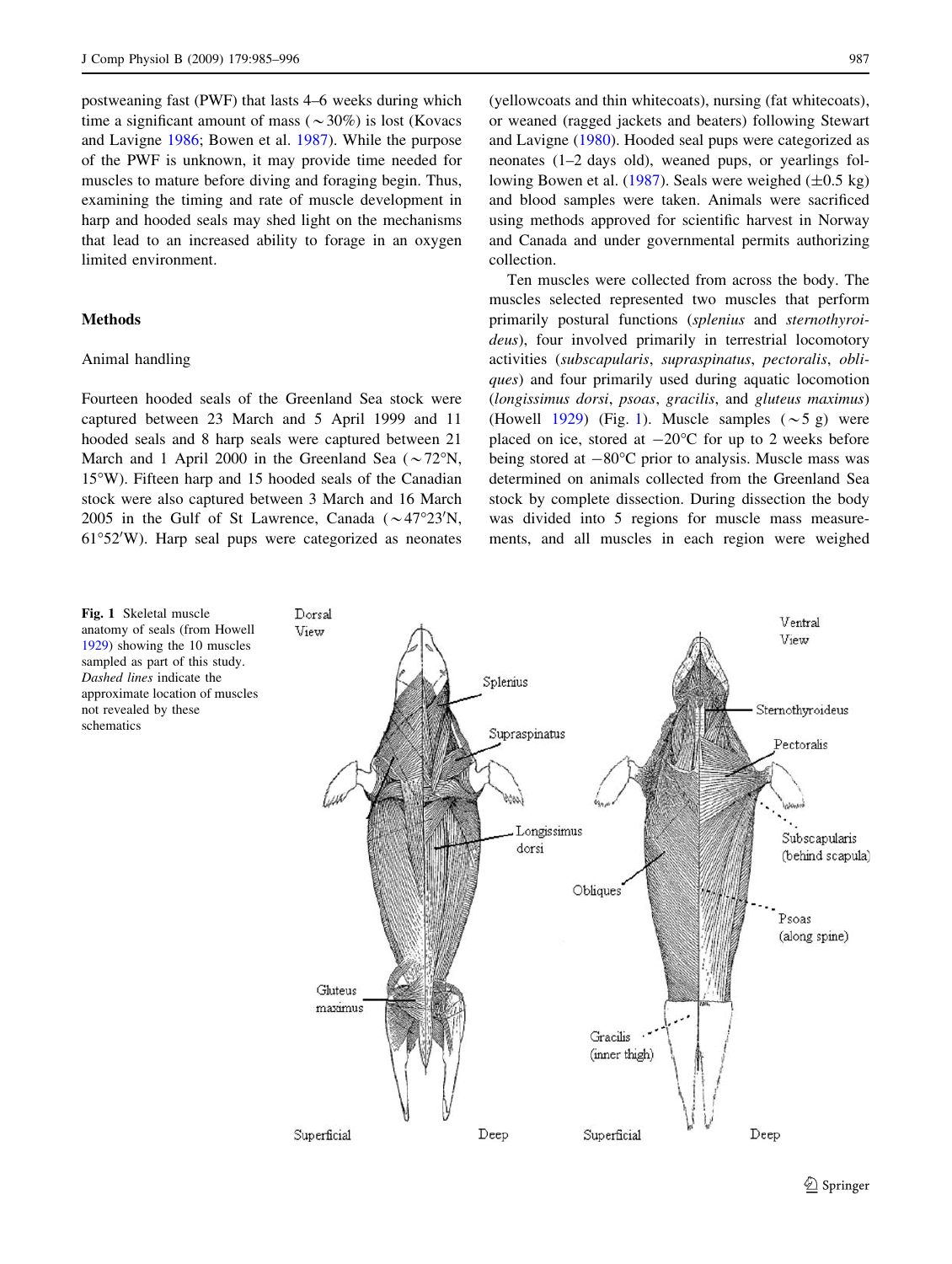together. These regions were the head and neck (including among others, splenius and sternothyriodeus), shoulder (including among others, subscapularis and supraspinatus), thorax (including among others, *pectoralis* and *obl*iques), swimming (including among others, *psoas* and longissimus dorsi), and the hindlimb (including among others, gracilis and gluteus maximus). The relationship between total and regional muscle mass and total body mass determined for seals collected from the Greenland Sea stock was used to estimate muscle mass for the seals collected in Canada.

## Myoglobin concentration and acid buffering capacity

Myoglobin concentration ([Mb] mg g wet tissue<sup>-1</sup>) was determined for all muscles following the methods in (Reynafarje [1963\)](#page-11-0). Muscle samples were trimmed, weighed, and sonicated (Fisher Scientific, Sonic Dismembrator model 500) in ice-cold 0.04 M phosphate buffer (19.25 ml  $g^{-1}$  tissue, pH 6.6). The homogenate was then centrifuged, and the resulting supernatant reduced with CO gas and excess sodium hydrosulfite. The absorbance was obtained at wavelengths 568 and 535 nm (Beckman Spectrophotometer DU530), and Mb calculated following equation 4 in Reynafarje ([1963\)](#page-11-0). All samples were run in triplicate and tissue samples with previously measured [Mb] from northern elephant seals (Mirounga angustirostris), harbor seals (Phoca vitulina), and lyophilized horse myoglobin (Sigma-Aldrich, Allentown, PA) were simultaneously assayed as controls (Thorson and Le Boeuf [1994](#page-11-0); Clark et al. [2007](#page-10-0)).

Non-bicarbonate buffering capacity  $(\beta)$ , the *µmoles* of base needed to change the pH of homogenate one pH unit per gram of muscle tissue, was determined in 23 harp and 26 hooded seals following Bate Smith ([1938\)](#page-10-0) and Castel-lini and Somero [\(1981](#page-10-0)). Frozen muscle samples ( $\sim$ 75 mg) were sonicated (Fisher Scientific, Sonic dismembrator Model 500) in 3 ml of ice-cold normal saline (0.9% NaCl). The homogenates were brought to  $37^{\circ}$ C and stirred constantly while being titrated with NaOH (0.1 M) from approximately pH 6 to pH 7. All samples were run in triplicate and harbor seal muscle tissue with a previously measured  $\beta$  was simultaneously titrated as a control (Castellini and Somero [1981](#page-10-0)).

#### Statistical analysis

To determine if there were differences in live mass and total percent muscle mass due to age or geographic region, two-way ANOVAs with Bonferroni post hoc tests (SPSS v. 14.0, Chicago, IL) were used within each species. Because the analysis for live mass indicated a significant difference between adult females (but not pups) from the Canadian and Greenland stocks, adult females were treated separately throughout all subsequent analyses. One-way ANOVAs were performed to determine differences in the proportion of muscle mass within each body region between age classes for each species separately. Prior to analysis, data were tested for normality and all proportional data were arcsin transformed. Significance was set at  $P < 0.05$  and all values are reported as mean  $\pm$  SEM.

Three-way ANOVAs were used to determine differences in [Mb] or  $\beta$  between age classes, muscles and species. Due to significant three-way interactions in these models, species were separated and two-way ANOVAs with Bonferroni post hoc tests were used to determined differences in [Mb] or  $\beta$  within each species due to age class and muscle. Based on ANOVA results that demonstrated no difference in [Mb] or  $\beta$  between the two muscles sampled from within each body region (head, shoulder, abdominal, swimming, and hip/hind regions), the average [Mb] (and  $\beta$ ) for each body region was multiplied by the regional muscle mass proportion. These scaled values were summed for each animal, and the resulting total body average myoglobin ( $[Mb]_{TBA}$ ) and total body average acid buffering capacity  $(\beta_{\text{TRA}})$  were compared between age classes and species with two-way ANOVAs and Bonferroni post hoc tests. Comparisons between species were limited to age classes that were represented by both species.

To assess the accuracy of the common practice of using single muscle biopsy samples to infer  $[Mb]_{TBA}$ , the percent difference between  $[Mb]_{TBA}$  and the [Mb] of the *longissimus dorsi* ( $[Mb]_{LD}$ ) and *pectoralis* ( $[Mb]_{PEC}$ ) was calculated. These two muscles are often taken as representative of the Mb load in swimming and non-swimming muscles, respectively (Castellini and Somero [1981](#page-10-0); Lydersen et al. [1992](#page-10-0); Kanatous et al. [1999;](#page-10-0) Kanatous et al. [2002;](#page-10-0) Burns et al.  $2005$ ; Clark et al.  $2007$ ). Paired t tests were used to compare  $[Mb]_{TBA}$  to  $[Mb]_{LD}$ ,  $[Mb]_{PEC}$  and the Mb value when the  $[Mb]_{LD}$  and  $[Mb]_{Pec}$  were averaged.

Since [Mb] can act as a non-bicarbonate buffer (Burton [1978](#page-10-0)), the extent to which age and/or muscle related differences in  $\beta$  were driven primarily by differences in [Mb] was assessed. To do this, repeated measures ANCOVAs were used within each species to determine if differences exist between juveniles (neonates, nursing, weaned, yearlings) and adults in  $\beta$  with [Mb] as the covariate. Then regression lines for the  $\beta$  to Mb relationship were compared to determine how the relationship differed between age classes. Finally, linear regression was used to determine the relationship between previously reported average dive duration and [Mb] in the major locomotory muscles of a variety of different diving animals.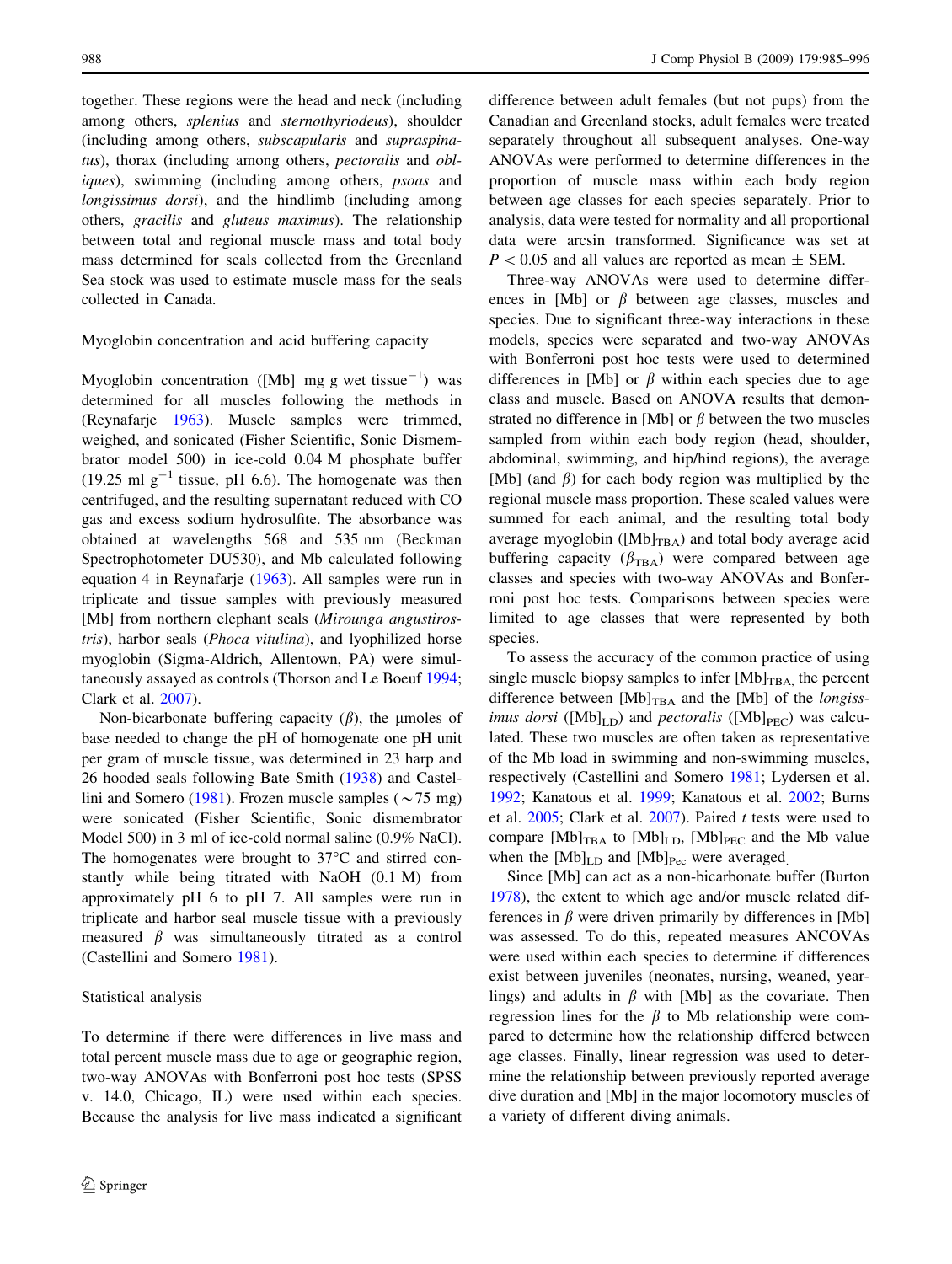#### Results

#### Live mass and muscle mass data

There were significant increases in live mass with age in harp  $(F_{4,18} = 143.2, P < 0.001)$  and hooded seals  $(F_{4,35} = 316.3, P < 0.001)$ , and adult female harp and hooded seals of the Canadian stock were heavier than those from the Greenland Sea stock (Table 1). Based on measurements of the animals from the Greenland Sea stock only, pups had significantly less muscle mass on a percent basis than adult females (harp:  $F_{1,5} = 43.8$ ,  $P \lt 0.01$ ; hooded:  $F_{3,21} = 13.2$ ,  $P < 0.001$ ), and a different distribution of that mass across the body (harp:  $F_{4,30} = 212.6$ ,  $P < 0.001$ ; hooded:  $F_{4,120} = 419.5$  $F_{4,120} = 419.5$  $F_{4,120} = 419.5$ ,  $P < 0.001$ ) (Table 2). Neonatal pups had proportionately more muscle in the abdominal region, and less in the swimming region compared to adult animals (Table [2](#page-5-0)).

#### Myoglobin

There was significant variation in [Mb] due to age, muscle, and their interaction (harp: age  $F_{4,180} = 838.4, P < 0.001;$ muscle  $F_{9,180} = 138.4$ ,  $P < 0.001$  and interaction  $F_{36,180} = 15.38, P < 0.001$ ; hooded: age  $F_{4,207} = 1,086.1$ ,  $P < 0.001$ ; muscle  $F_{9,207} = 174.5$ ,  $P < 0.001$ ; interaction  $F_{36,207} = 20.38, P < 0.001$ . In all cases, pup muscles had lower [Mb] values than adult muscles, with the largest differences in the major swimming muscles (Fig. [2](#page-5-0)). For example, the [Mb] of the sternothyriodeus (used for postural activities) in weaned harp and hooded seal pups was  $67.4 \pm 9.5\%$  and  $54.3 \pm 2.1\%$  that of adults, while the [Mb] in the longissimus dorsi (LD, used for major

Table 1 Live mass of harp and hooded seals by age class

|                 | n(M, F)  | Live mass $(kg)$        |
|-----------------|----------|-------------------------|
| Harp seal       |          |                         |
| Neonate pups    | 5(1, 4)  | $10.3 \pm 3.9^{\circ}$  |
| Nursing pups    | 4(3, 1)  | $29.1 \pm 4.3^b$        |
| Weaned pups     | 5(2, 3)  | $36.6 \pm 3.9^b$        |
| GS adults       | 4(0, 4)  | $98.5 \pm 4.3^{\circ}$  |
| Canadian adults | 5(0, 5)  | $120.1 \pm 3.9^d$       |
| Hooded seal     |          |                         |
| Neonate pups    | 7(5, 2)  | $24.8 \pm 5.2^{\circ}$  |
| Weaned pups     | 16(7, 9) | $40.2 \pm 3.4^{\circ}$  |
| Yearlings       | 3(1, 2)  | $50.0 \pm 7.9^{\circ}$  |
| GS adults       | 9(0, 9)  | $152.3 \pm 4.6^b$       |
| Canadian adults | 5(0, 5)  | $249.2 \pm 6.1^{\circ}$ |
|                 |          |                         |

Superscript alphabets indicate significant differences between age classes within a species

GS Greenland Sea

swimming activities) was only  $35.5 \pm 2.8\%$  and  $30.2 \pm 1.6\%$  of adult values, respectively.

It follows that there was much less variation in [Mb] across the body in pups than in adults (Fig. [2\)](#page-5-0). In hooded seal pups, the  $[Mb]_{LD}$  content was only twice as high as that in the *sternothyriodeus* muscle  $(16.47 \pm 1.12 \text{ vs.})$  $31.93 \pm 1.12$  mg g wet tissue<sup>-1</sup>), while in adults, there was more than a threefold difference  $(31.93 \pm 1.12 \text{ vs.})$  $103.71 \pm 4.82$  mg g wet tissue<sup>-1</sup>). This increase in variation across the body with age was reflected by post hoc analyses, which revealed that in adults, muscles could be grouped into three distinct body regions within which [Mb] did not differ significantly: (1) the head and neck region (splenius and sternothyriodeus), (2) the shoulder and thoracic region (subscapularis, supraspinatus, pectoralis, obliques including the gracilis), and (3) the major swimming muscles (psoas, longissimus dorsi and gluteus maximus). In contrast, among both harp and hooded seal pups (neonates, nursing and weaned pups) only the head and neck muscles differed significantly from other muscles. No interspecific comparisons among individual muscles were performed.

When comparing the  $[Mb]_{TBA}$  between harp and hooded seals, significant differences were found due to age  $(F_{3,48} = 412.43, P < 0.001)$  and the species-by-age interactions ( $F_{3,48} = 5.91, P < 0.01$ ), but not by species alone  $(F_{1,48} = 3.08, P = 0.086)$  (Fig. [3\)](#page-6-0). Among harp seals, neonates had the lowest  $[Mb]_{TBA}$ , nursing and weaned pups had similar  $[Mb]_{TBA}$ , and adults had the highest values, with adult females from the Greenland Sea having significantly higher  $[Mb]_{TBA}$  than those from Canada. Hooded seal neonates and weaned pups had similar  $[Mb]_{TBA}$ , but these values were lower than in yearlings, which had similar values to Canadian adults, but both had lower  $[Mb]_{TBA}$  than the Greenland Sea adults. Post hoc tests revealed that the more precocious hooded seal neonates had higher  $[Mb]_{TBA}$  values than harp seal neonates, but there were no species differences in  $[Mb]_{\text{TBA}}$  in weaned pups, or adults from Canada or the Greenland Sea.

For all animals, the  $[Mb]_{TBA}$  differed significantly from those of the commonly sampled longissimus dorsi (LD) and pectoralis (PEC) muscles, indicating that using the Mb value for either of these muscles singly to estimate total Mb load will introduce bias. For example, the [Mb]<sub>LD</sub> was  $21.6 \pm 2.3\%$  higher than [Mb]<sub>TBA</sub> in harp neonates and  $18.3 \pm 2.5\%$  higher than [Mb]<sub>TBA</sub> in hooded seal neonates. For adults, the  $[Mb]_{LD}$  was 27.7  $\pm$  2.3% and 29.7  $\pm$  2.9% higher than  $[Mb]_{TBA}$  in harp and hooded seals, respectively. However because the  $[Mb]_{LD}$  was typically higher and the  $[Mb]_{\text{PEC}}$  lower than  $[Mb]_{\text{TBA}}$ , averaging these two values provided an estimate that was closer to the overall value (within 7.2  $\pm$  1.1 and 10.4  $\pm$  1.0% of the [Mb]<sub>TBA</sub> for harp and hooded seals, respectively).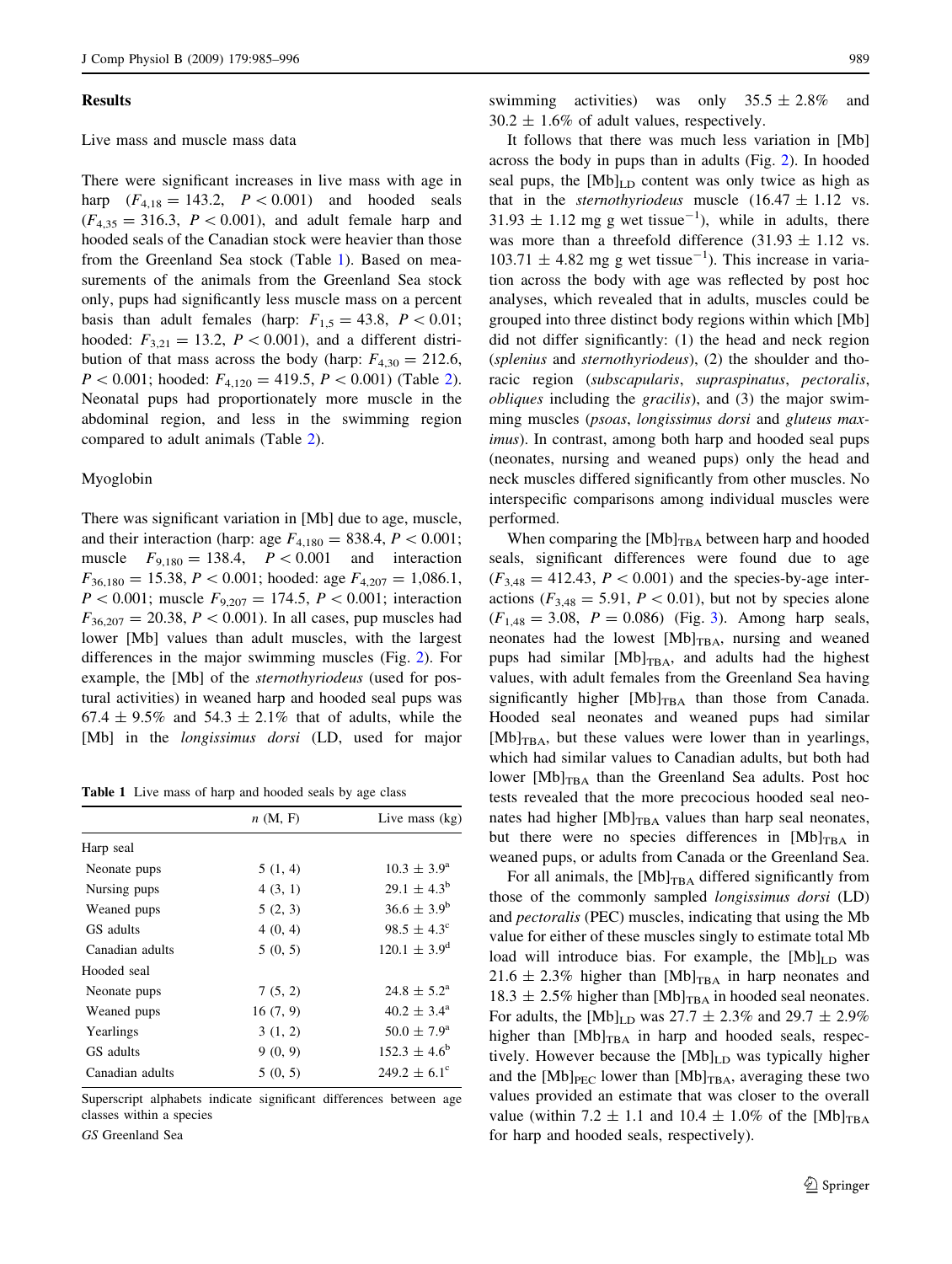|              | n(M, F)  | Muscle mass<br>(%)     | MM head<br>$(\%)$ | MM shoulder<br>(%)     | MM abdominal<br>$(\%)$ | MM swimming<br>(%)      | MM hind/hip<br>$(\%)$ |
|--------------|----------|------------------------|-------------------|------------------------|------------------------|-------------------------|-----------------------|
| Harp seal    |          |                        |                   |                        |                        |                         |                       |
| Nursing pups | 4(3, 1)  | $18.4 \pm 0.8$         | $13.1 \pm 0.8$    | $20.6 \pm 0.8$         | $40.5 \pm 0.8^{\circ}$ | $13.0 \pm 0.8^{\rm a}$  | $12.8 \pm 0.8$        |
| Adults       | 4(0, 4)  | $25.6 \pm 0.6$         | $10.3 \pm 0.9$    | $21.4 \pm 0.9$         | $37.9 \pm 0.9^{\rm b}$ | $17.9 \pm 0.9^{\rm b}$  | $12.6 \pm 0.9$        |
| Hooded seal  |          |                        |                   |                        |                        |                         |                       |
| Neonate pups | 2(2, 0)  | $19.6 \pm 1.0^{\circ}$ | $14.7 \pm 0.9$    | $14.6 \pm 0.9^{\rm a}$ | $48.7 \pm 0.9^{\rm a}$ | $9.5 \pm 0.9^{\rm a}$   | $12.4 \pm 0.9$        |
| Weaned pups  | 11(5, 6) | $20.1 \pm 1.2^{\rm a}$ | $14.5 \pm 0.8$    | $22.0 \pm 0.8^{\rm b}$ | $39.3 \pm 0.8^{\rm b}$ | $13.3 \pm 0.8^{\rm b}$  | $10.9 \pm 0.8$        |
| Yearlings    | 3(1, 2)  | $25.2 \pm 1.0^{ab}$    | $11.5 \pm 1.0$    | $19.6 \pm 1.0^{ab}$    | $43.1 \pm 1.0^{6}$     | $15.2 \pm 1.0^{\rm bc}$ | $10.6 \pm 1.0$        |
| Adults       | 9(0, 9)  | $28.0 \pm 0.6^{\circ}$ | $10.6 \pm 0.7$    | $18.2 \pm 0.7^{\rm a}$ | $42.5 \pm 0.7^{\rm b}$ | $17.9 \pm 0.7^{\circ}$  | $10.8 \pm 0.7$        |

<span id="page-5-0"></span>Table 2 Percent muscle mass and proportion of that muscle mass located in each body region as determined through complete dissection from animals collected in the Greenland Sea

Superscript alphabets indicate significant differences between age classes within a species

Fig. 2 Mean  $\pm$  SE myoglobin levels (mg g wet tissue $^{-1}$ ) in muscles across the body in harp (a) and hooded (b) seals. Muscles are ordered from head to tail, left to right;  $SPL = splenius$ ,  $STR = sternothryroideus$ ,  $SUB = subscapularis,$  $SUP = supraspinatus$ ,  $PEC = pectoralis$ ,  $OBL = obliques,$  $LD = longissimus$  dorsi,  $PSO = psoas$ ,  $GRA = \text{gracilis}$ ,  $GLU =$  gluteus maximus. Neonate, nursing and weaned refer to pup age classes. CA Canada, GS Greenland Sea



## Acid buffering

There were age and muscle differences in  $\beta$  (harp: age  $F_{4,180} = 40.7$ ,  $P \lt 0.001$ ; muscle  $F_{9,180} = 16.3$ ,  $P < 0.001$ ; hooded: age  $F_{4,207} = 72.82, P < 0.001$ ; muscle  $F_{9,207} = 17.65$ ,  $P < 0.001$ ; interactions  $F_{36,207} = 1.96$ ,  $P < 0.01$ ) (Fig. [4](#page-6-0)). As in [Mb], pups of both species had significantly lower  $\beta$  values than adults in all muscles, with the largest differences present in the main swimming muscles. For instance, the  $\beta$  for the LD was 31.43  $\pm$  1.48 slykes (37.4%) lower in harp seal pups as compared to adult values, while the  $\beta$  for the *sternothyroideus* was only 14.62  $\pm$  3.20 slykes, or 25.5% lower. However,  $\beta$  values in pup muscles were more similar to those in adults (range 42–61 slykes) than were Mb values (range 9–21 mg g tissue<sup>-1</sup>). In addition, there was less variation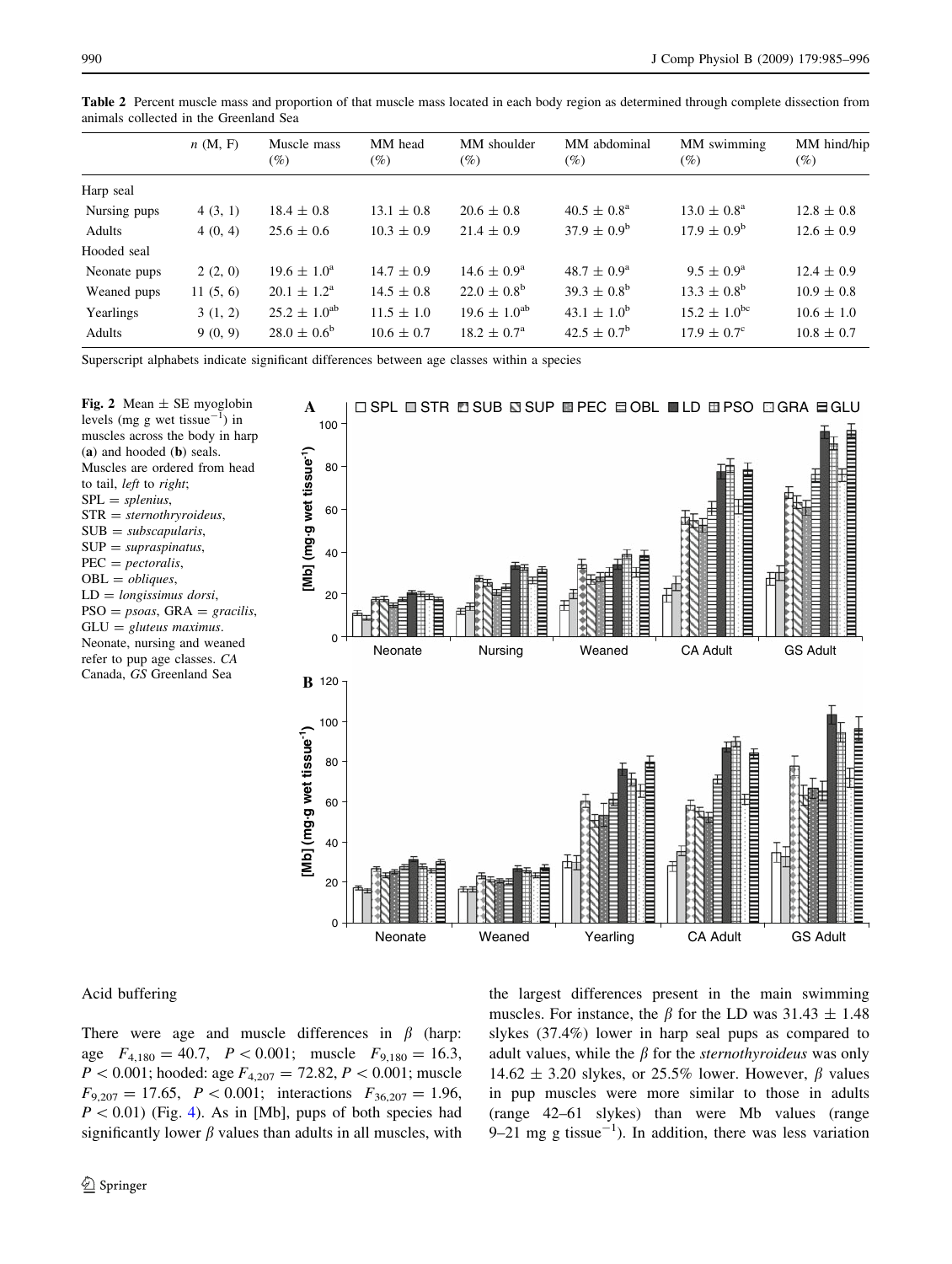<span id="page-6-0"></span>

Fig. 3 Mean  $\pm$  SE total body myoglobin concentration ([Mb]<sub>TBA</sub>) for harp and hooded seals. Superscripted letters indicate significant differences between age classes within a species, while asterisk indicates significant differences within an age class between species. CA Canada, GS Greenland Sea

across the body in  $\beta$  than in Mb, with neonates showing no consistent differences in  $\beta$  among the ten muscles. Among adults, only the  $\beta$  in head muscles (splenius and sternothyroideus) was significantly lower than all remaining muscles and there were no differences between adults from Canada and the Greenland Sea.

There were significant differences in  $\beta_{\text{TBA}}$  due to age class  $(F_{3,34} = 54.06, P < 0.001)$  and age by species interactions ( $F_{3,34} = 4.90$ ,  $P < 0.01$ ), but no significant species effect  $(F_{1,34} = 0.15, P = 0.71; Fig. 5)$  $(F_{1,34} = 0.15, P = 0.71; Fig. 5)$  $(F_{1,34} = 0.15, P = 0.71; Fig. 5)$ . Within harp seals, neonates had significantly lower  $\beta$  than all older animals. For hooded seals, neonates and weaned pups had significantly lower  $\beta$  than yearlings and adults, which were similar. When results were analyzed within each age class, harp seal neonates had lower  $\beta_{\text{TRA}}$  than hooded seal neonates, but there were no differences between species for any other age class. Because there was limited variation across the body in  $\beta$ , using the *longissimus dorsi* (or pec*toralis*)  $\beta$  value to estimate  $\beta_{\text{TBA}}$  does not produce as much bias as it did in [Mb] (harp  $\beta_{\text{LD}}$  4.2  $\pm$  1.1% higher than  $\beta_{\text{TBA}}$ ; hooded 3.0  $\pm$  1.8% higher), and averaging the  $\beta_{\text{LD}}$ and  $\beta_{\text{PEC}}$  accurately approximated  $\beta_{\text{TBA}}$  (difference of:  $0.28 \pm 1.0\%$  for harps,  $0.44 \pm 1.5\%$  for hooded seals).

#### Relationships between Mb,  $\beta$  and average dive duration

ANCOVA results indicated significant effects of both [Mb] and age class on  $\beta$  ability in both species (harp  $F_{1,185}$  = 214.35,  $P \lt 0.001$ ; hooded  $F_{1,187} = 278.24$ ,  $P \lt 0.001$ . While [Mb] and  $\beta$  were significantly positively correlated in all age classes, Mb had a much greater impact on  $\beta$  in



Fig. 4 Distribution of mean  $\pm$  SE acid buffering capacity (slykes) across the body in harp (a) and hooded (b) seals. Muscles are ordered from head to tail, *left* to *right*;  $SPL = splenius$  $STR = sternothryroideus$ ,  $SUB = *subscapularis*$ ,  $SUP = supraspinatus$  $PEC = pectoralis$ ,  $OBL = obliques,$  $LD = longissimus$  dorsi,  $PSO = psoas$ ,  $GRA = \frac{gracilis}{r}$ ,  $GLU =$  gluteus maximus. Neonate, nursing and weaned refer to pup age classes. CA Canada, GS Greenland Sea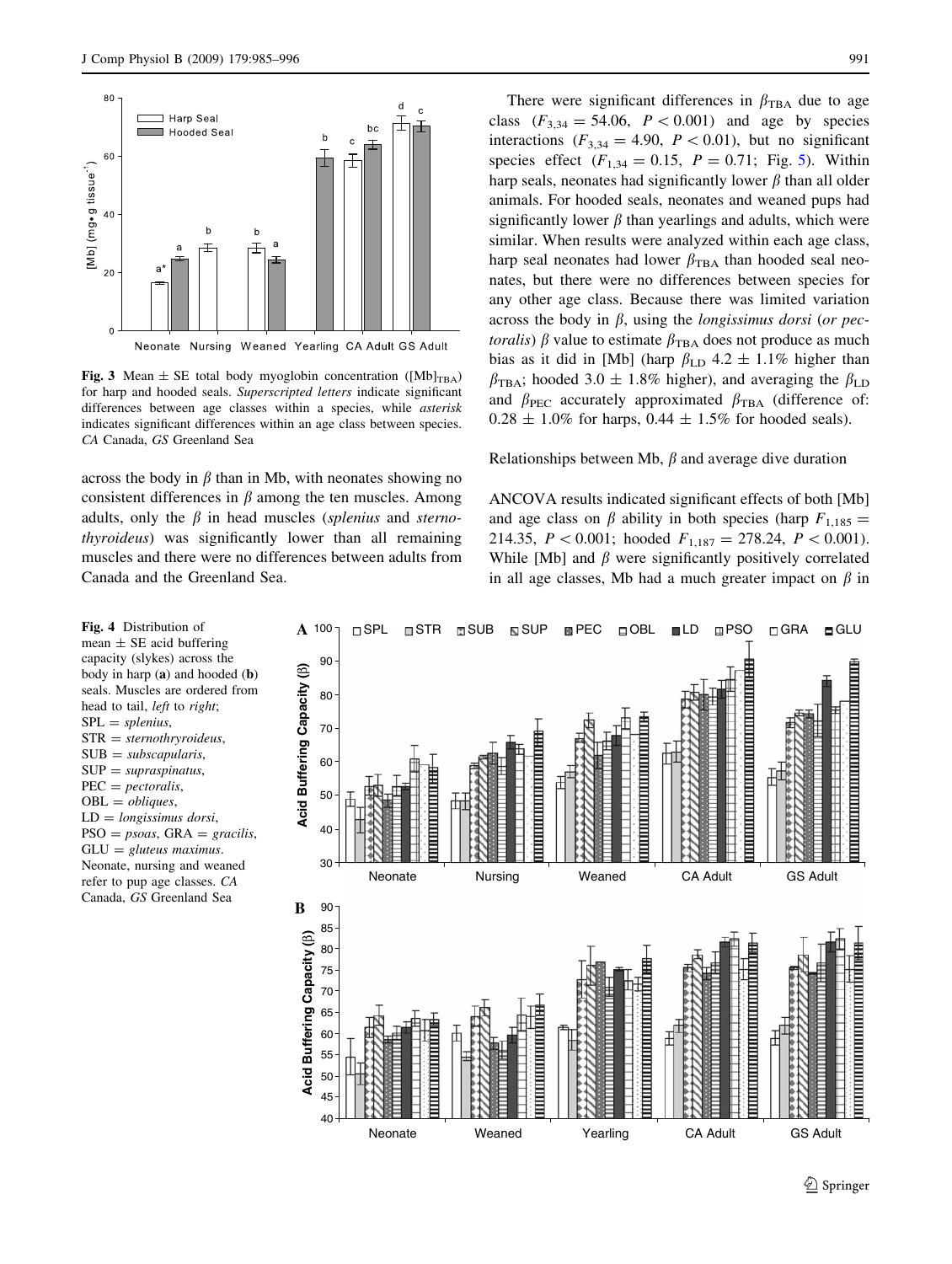<span id="page-7-0"></span>

**Fig. 5** Mean  $\pm$  SE total body acid buffering capacity ( $\beta_{\text{TBA}}$ ) for harp and hooded seals. Superscripted letters indicate significant differences between age classes within a species, while asterisk indicates significant differences within an age class between species. CA Canada, GS Greenland Sea

pups (neonates, nursing and weaned pups, pooled based on ANCOVA post hoc results, harp  $R^2 = 0.524$ ,  $y =$  $0.821x + 41.3$ ; hooded  $R^2 = 0.212$ ,  $y = 0.650x + 45.7$ than in all older animals (yearlings, Canadian and Greenland Sea adults, harp  $R^2 = 0.467$ ,  $y = 0.393x + 50.1$ ; hooded  $R^2 = 0.687$ ,  $y = 0.327x + 53.3$ ; Fig. 6). Average dive duration was significantly correlated to [Mb] in the major locomotory muscles of diving mammals and birds  $([Mb] = 2.89 \times avg.$  dive duration + 26.9,  $R^2 = 0.64$ ; Fig. [7](#page-8-0)).

# **Discussion**

Results from this study suggest that pup muscles are not fully developed at birth and that, even once weaned, pup muscles are unable to sustain aerobic or anaerobic energy production during underwater activity to the same extent as in adults. In addition, the rate and timing of [Mb] and  $\beta$ development differed based on muscle function, but not between harp and hooded seal pups suggesting that constraints on muscle development are similar across the phocid lineage, regardless of differing life history patterns. More specifically, harp and hooded seal pups have both lower muscle mass than adults and allocate less mass to the major swimming muscles. The lower [Mb] and  $\beta$  in pup muscles, and the much reduced variation in these parameters in younger animals indicate that significant maturation of the major locomotory muscles must occur postnatally, in response to swimming and diving activity and/or growth factors.

As seen in other species (Ontell and Dunn [1978](#page-11-0); Carrier [1983;](#page-10-0) Starck and Ricklefs [1998\)](#page-11-0), harp and hooded seal pups had significantly less total muscle mass than adults,



Fig. 6 Relationship between [Mb] and  $\beta$  for harp (a) and hooded (b) seals. Dark circles represent adults while open circles represent pup age classes (neonates, nursing and weaned pups). Trend lines are bestfit regression lines to depict differences between pups and adults

and the muscle mass was proportioned differently across the body. Both of these differences likely reflect the limited activity pups demonstrate while on-ice during the nursing and early PWF period (Worthy and Lavigne [1987](#page-11-0)). During this period, a greater fraction of total muscle mass is found in those areas used for terrestrial locomotion (i.e. shoulder and abdominal muscles) than in those used for aquatic locomotion. Similarly, galliform birds develop leg muscles before flight muscles (Starck and Ricklefs [1998](#page-11-0)) and marsupials develop cranio-facial muscles (to accommodate teat attachment) well before limb musculature (Grand and Barboza [2001](#page-10-0)). However, as in most terrestrial and marine mammals, muscles account for  $\sim$  1/3 of adult mass, with most of the mass concentrated in the midsection and tail regions, as expected based on the swimming style of phocids (Bryden [1972](#page-10-0); Grand [1977](#page-10-0); Fish and Ronald [1988](#page-10-0)).

In addition to the lower mass, muscles critical to underwater activities were not fully mature in pups. While the lower [Mb] and  $\beta$  values in juveniles were expected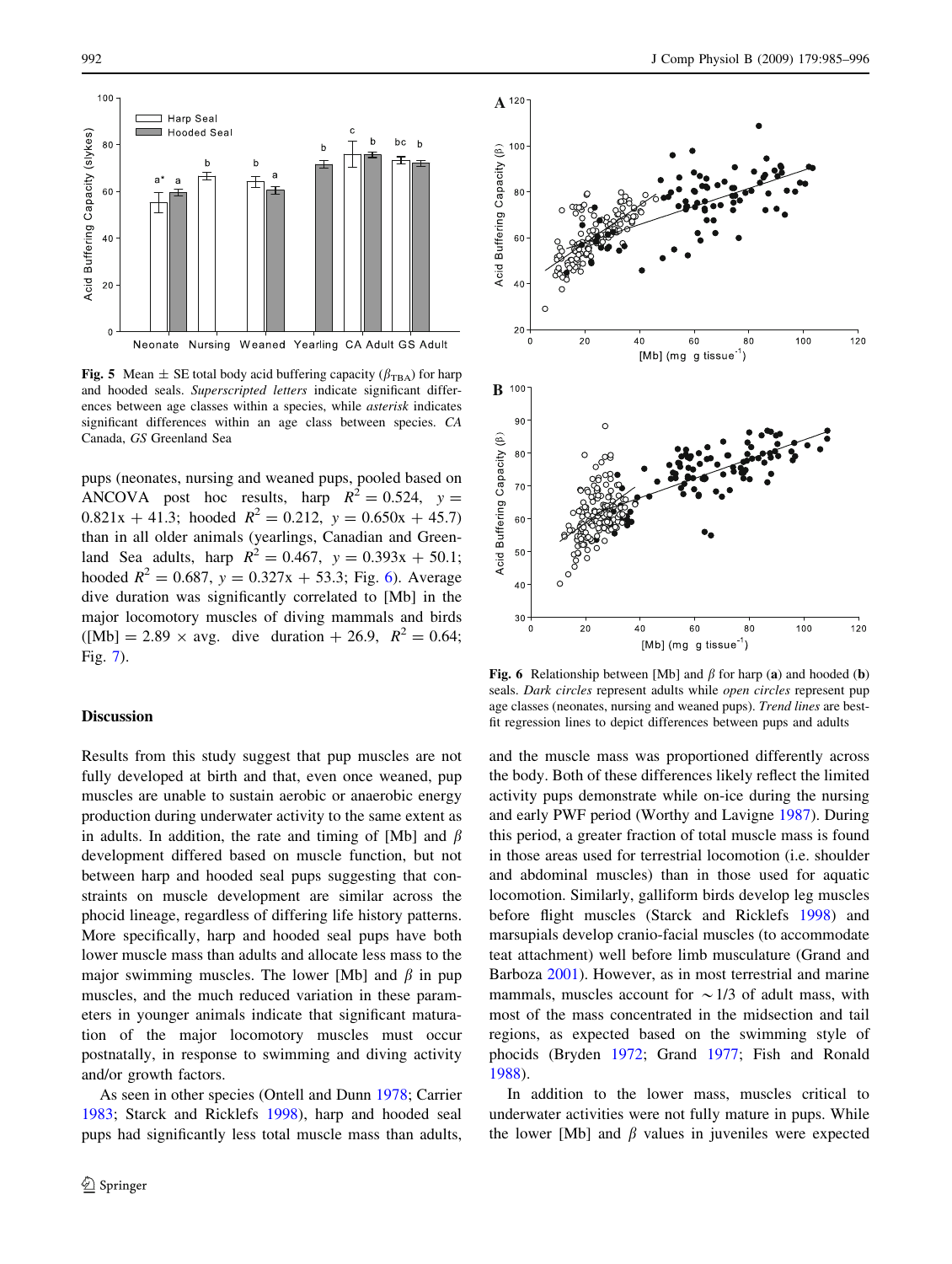<span id="page-8-0"></span>

Fig. 7 Average dive duration is strongly correlated with [Mb] in the major locomotory muscles of diving animals. Note that harp and hooded seals from both geographic regions have higher [Mb] than predicted based on previously reported data (solid line; [Mb] = 2.89  $\times$  avg. dive duration + 26.90,  $R^2 = 0.64$ ). When harp and hooded seals are included (*dotted line*; [Mb] =  $4.17 \times avg$ . dive duration  $+ 26.44$ ,  $R^2 = 0.66$ ) harp seals from both regions (Canada: Pg<sub>CA</sub>; Greenland Sea: Pg<sub>GS</sub>) and hooded seals from the Greenland sea  $(Cc_{GS})$  still have significantly higher [Mb] than predicted, while Canadian hooded seals  $(Cc_{C\text{A}})$  fall on the predicted line. Af emperor penguin, Ag Antarctic fur seal, Ap king penguin, Cu Nothern fur seal,  $DI$  Pacific white-sided dolphin,  $Ej$  Steller sea lion,  $El$ : sea otter,  $Lc$ crabeater seal, Lw Weddell seal, Ma Northern elephant seal, Or walrus, Pp harbor porpoise, and Pv harbor seal (data from Lenfant et al. [1970;](#page-10-0) Kooyman et al. [1992](#page-10-0); Reed et al. [1994;](#page-11-0) Butler and Jones [1997;](#page-10-0) Merrick and Loughlin [1997](#page-11-0); Ponganis et al. [1997](#page-11-0); Folkow and Blix [1999;](#page-10-0) Kanatous et al. [1999](#page-10-0); Noren and Williams [2000;](#page-11-0) Bodkin et al. [2004](#page-10-0); Folkow et al. [2004](#page-10-0); Bajzak et al. [2009](#page-10-0); M. O. Hammill, unpublished data)

based on previous studies (Ponganis et al. [1999;](#page-11-0) Noren et al. [2001](#page-11-0); Burns et al. [2005\)](#page-10-0), the regional differences reported here indicate that the largest differences among age classes exist in the major swimming muscles. Adult muscles could be grouped into three functional categories based on similarity in [Mb]. In order of increasing [Mb], these categories were (1) the postural muscles of the head and neck region (including splenius and sternothyroideus), (2) the muscles of the thoracic region used primarily in terrestrial locomotion muscles (including supraspinatus, subscapularis, pectoralis, obliques and gracilis), and (3) the major swimming muscles of the lumbar region (including LD, psoas and gluteus maximus). Surprisingly, while the *gracilis* is physically located in the hind region, its [Mb] was significantly lower than that observed in other posterior swimming muscles, suggesting that its role in aquatic locomotion is limited. These findings indicate that [Mb] does not simply progress from low anterior values to high posterior values (Venters et al. [1999\)](#page-11-0), but instead reflects muscle function and use.

Pup muscles contained much less Mb than adult muscles, and there was much less variation in [Mb] across the body. As a result, their muscles could be categorized into only two functional groups: the relatively mature muscles of the head and neck, and the much less mature muscles in the remainder of the body. Given that the primary activity of young pups is nursing (Sivertsen [1941](#page-11-0); Oftedal et al. [1996](#page-11-0)), early development of postural neck muscles is crucial and this is reflected in neck [Mb] 40% of adult values. In contrast, swimming activity does not begin until 5–6 weeks of age (Worthy and Lavigne [1987;](#page-11-0) Lydersen et al. [1997\)](#page-10-0), allowing much slower development of muscles involved in underwater locomotion ([Mb]  $\sim$  25% those of adults at birth and at weaning). Moreover, the limited development of Mb during the PWF suggests that additional nutrients, exercise, or hypoxia is required for Mb upregulation and final muscle maturation (Holloszy and Booth [1976;](#page-10-0) Terrados et al. [1990;](#page-11-0) Garry et al. [1996\)](#page-10-0).

In contrast to the significant differences in [Mb] due to age and muscle function, and the apparent need for additional external signals to stimulate [Mb] upregulation following the PWF, muscle  $\beta$  ability was more mature and showed far less regional variation. For example, acid buffering ability in harp and hooded seal pups was approximately 2/3 that of adults, and regional differences were either absent (hooded seals) or limited to differences between the postural muscles of the head and neck and the rest of the body (harp seals). This suggests that swimming and diving activity is not necessary for the majority of  $\beta$ development, as is the case for Mb development. Instead, the relative maturity of muscle  $\beta$  in neonatal pups likely reflects the need for prenatal development of significant buffering ability to withstand the low intrauterine  $O_2$  tensions that occur during periods when pregnant females are actively foraging (Liggins et al. [1980](#page-10-0)). Furthermore, early development of  $\beta$  in utero may be an adaptation to protect young pups against metabolic acidosis that would likely occur during early post-natal diving activity due to their low tissue  $O_2$  stores. Finally, the temporal mismatch between Mb and  $\beta$  development provides further evidence that the positive correlation between Mb and  $\beta$  should not be considered causational (Castellini and Somero [1981](#page-10-0); Noren [2004](#page-11-0)). Indeed, the age-related change in the contribution of Mb to total buffering likely indicates that other components such as muscle proteins contribute significantly to the buffering capacity of pups.

In combination, the lower muscle mass, [Mb], and  $\beta$ ability of juveniles likely reduce the ability of their muscles to sustain both aerobic and anaerobic metabolism during diving. Low tissue  $O_2$  stores and high mass-specific metabolic rates result in a reduced aerobic dive limit, and likely impact juvenile foraging efficiency and prey choice (Bowen et al. [1999;](#page-10-0) Weise and Costa [2007](#page-11-0)). However, while both the lower [Mb] and  $\beta$  in pup muscles may have negative impacts on foraging behavior, it is important to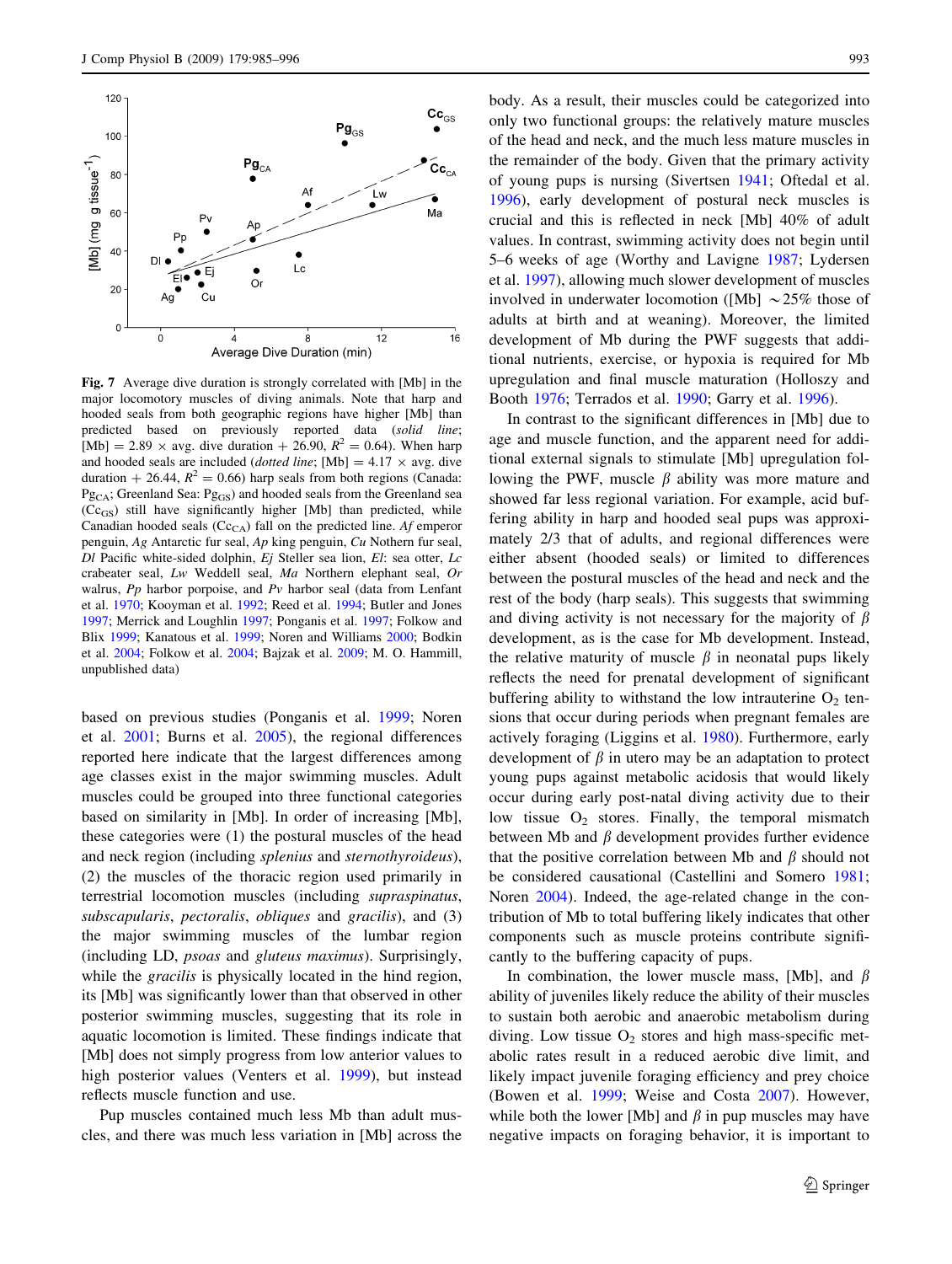note that these values are low only when compared to those of adult marine mammals. Indeed, pup values are comparable to [Mb] and  $\beta$  found in the major locomotory muscles of adult terrestrial, endurance athletes confirming the high level of adaptation in marine mammals at birth (Castellini and Somero [1981;](#page-10-0) Evans et al. [1994](#page-10-0)). Moreover, even though the young hooded seal falls short of the spectacular diving performance of adults, we have recently shown that 1–3-month-old pups are able to dive to depths of 250– 400 m and stay submerged for 20–30 min (L. P. Folkow, E. S. Nordoy and A. S. Blix, unpublished results).

Surprisingly, while hooded seals are more precocious at birth than harp seals (Blix and Steen [1979](#page-10-0)) and adults preferentially forage in deeper, more offshore waters than harp seals (Folkow and Blix [1999](#page-10-0); Folkow et al. [2004](#page-10-0); Nordoy et al. [2008](#page-11-0)), interspecific differences in [Mb] and  $\beta$ were limited to small differences in the [Mb] of neonatal pups; there were no interspecific differences in  $\beta$  in any age class. The lower [Mb] in neonatal harp seals fits with their more altricial status at birth, while the similarity in [Mb] at weaning indicates that there was more pre-weaning development in harp seal muscles than in hooded seals. In contrast, at each age, harp and hooded seals had similar  $\beta$ ability suggesting that the extensive development of  $\beta$ ability in utero is sufficient to compensate for any differences in developmental rate. Such findings also fit with the observation that performance-driven differences in Mb (both among muscles within individuals, and across different species) are much larger than those in  $\beta$  (MacArthur et al. [2001;](#page-11-0) Noren [2004](#page-11-0)).

That Mb levels can vary more extensively than  $\beta$ , is further suggested by the remarkable interspecific similarity in [Mb] between harp and hooded seal adults from Canada (or the Greenland Sea), and the geographical differences within each species, patterns not evident in  $\beta$ . The higher Mb levels in adult female harp and hooded seals from the Greenland Sea as compared to their Canadian conspecifics could be due to genetic differences between the two stocks. Such phenotypic plasticity could also be due to behavioral differences, as higher Mb levels are seen in animals from the longer-diving Greenland Sea stocks (Folkow and Blix [1999;](#page-10-0) Folkow et al. [2004,](#page-10-0) M. O. Hammill, unpublished data), just as occurs in California sea lions (Zalophus californianus, Weise et al. 2007). Differences in activity levels might also account for the unexpectedly high [Mb] found in adult harp seals from both Canada and the Greenland Sea. While Canadian hooded seal adults have [Mb] similar to those predicted, harp seals from both geographic areas and Greenland Sea hooded seals have values that are significantly higher than predicted based on the relationship between average dive duration and [Mb] in the major locomotory muscles of diving mammals and birds (Fig. [7](#page-8-0)). However, because the amount of  $O_2$  needed to sustain

aerobic metabolism while underwater is determined both by the length of the dive and by the rate at which  $O_2$  is used, the average diving activity level is at least as important as dive duration (Williams et al. [2000\)](#page-11-0). Harp seals are small relative to other species that dive to similar depth and duration, and they appear to be more active while diving, which may result in their having a much higher diving metabolic rate than the larger hooded seals. As a result, harp seals, like small cetaceans (Noren [2004](#page-11-0)), may need higher [Mb] and  $\beta$  than expected based on dive depth alone. Alternatively, the similarity in [Mb] in adult harp and hooded seals may represent a physiological upper limit to the amount of Mb that can occur in muscles, without compromising muscle contractile function, as has been suggested relative to the high mitochondrial densities in hummingbird muscles (Suarez [1998](#page-11-0)).

In conclusion, our results confirm that adult harp and hooded seal skeletal muscles are poised for aerobic metabolism based on high  $O<sub>2</sub>$  content within all muscles, particularly those that support swimming activity, and that pup muscles are at a disadvantage based on significantly lower  $O_2$  stores at weaning compared to adults. Additionally, the similarity in developmental patterns between harp and hooded seals suggests that muscle function, rather than life history strategies, exerts a stronger influence on muscle development. Pup muscles of both species employ strategies to cope with anaerobic metabolism before exerciseinduced  $O_2$  stores are developed. While high [Mb] contributes to substantial acid buffering capacity other components, such as muscle protein, must also be important based on the  $[Mb]/\beta$  relationship. Finally, inter- and intraspecific differences in both Mb and  $\beta$  levels likely reflect pre- and post-natal activity patterns, and the fact that adaptations to tolerate tissue hypoxia develop before those necessary to support underwater exercise. Because [Mb] is a main characteristic of muscle fiber types (Close [1972](#page-10-0)), the large changes in [Mb] documented here likely co-occur with similarly large changes in the metabolic functioning and structure of these tissues which may further constrain juvenile diving behavior.

Acknowledgments We thank the Captain and crew of R/V Jan Mayen, and Mrs. Monica Jenstad for their assistance in the field in Norway. In Canada, we thank the Canadian Coast Guard helicopter pilots Harrison McRae and Bruce Kendall, the Château Madelinot and Roger Simon for providing laboratory space, and Dr. Lena Measures, Stephan Pillet, and Sam Turgeon for assistance with sample processing and analysis. Animal capture and experimental protocols were conducted under permit from the Royal Norwegian Ministry of Fisheries, the Norwegian National Animal Research Authority (NARA), the University of California Chancellor's Committee on Animal Research, the Department of Fisheries and Oceans, Canada and the University of Alaska Anchorage Institutional Animal Care and Use Permits. All samples were imported into the United States under Marine Mammal permits 782-1399 and 782-1694-02. This study was financed in part by contributions from Alaska EPSCoR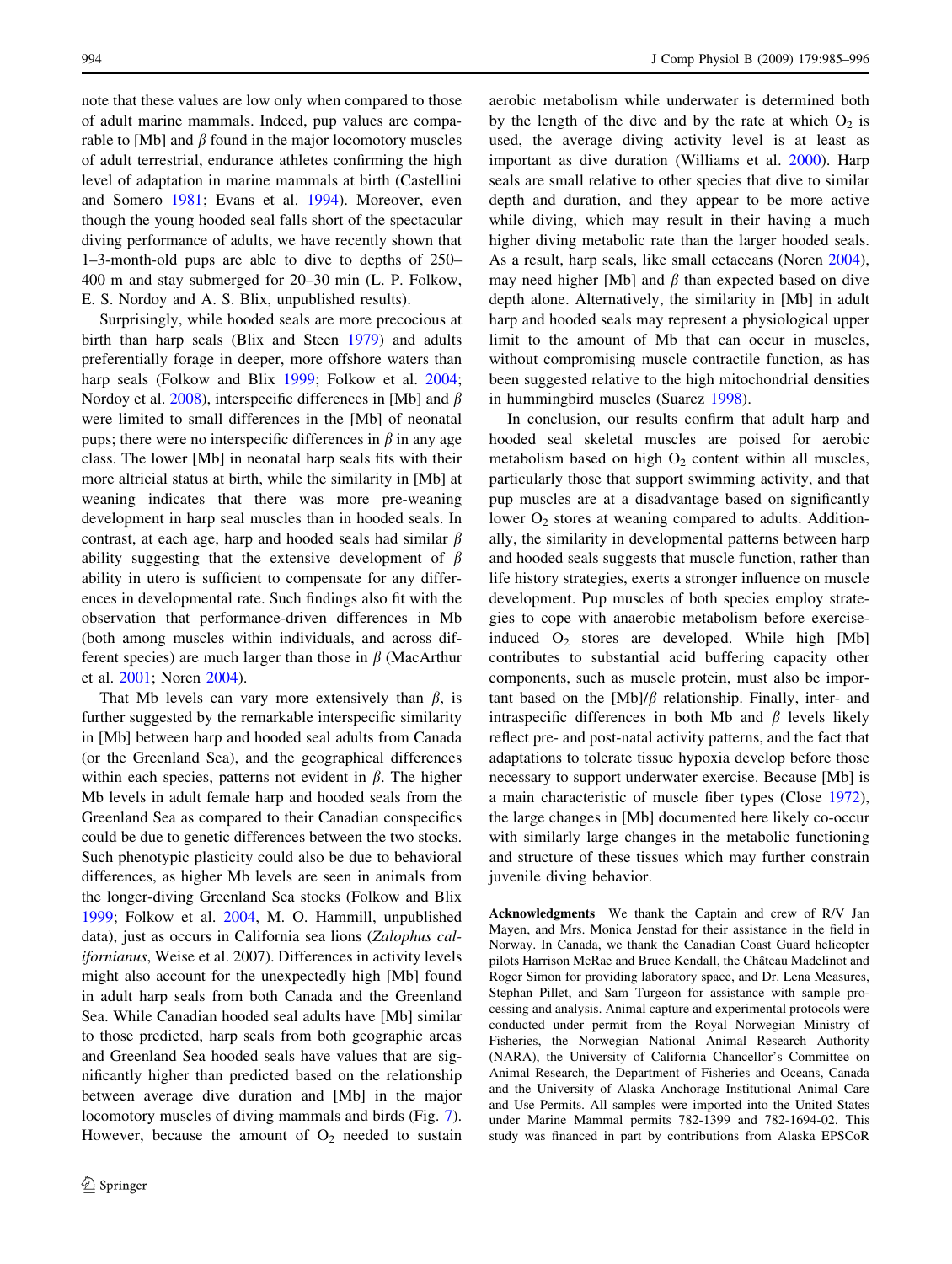<span id="page-10-0"></span>(NSF EPS-0346770), the Institute of Marine Science, University of California Santa Cruz, the Roald Amundsen Center for Arctic Research, University of Tromsø, and the Department of Fisheries and Oceans, Canada.

## References

- Bajzak, CE, Côté SD, Hammill MO, Stenson G (2009) Intersexual differences in the postbreeding behaviour of the Northwest Atlantic hooded seal. Mar Ecol Prog Ser (in press)
- Baldwin KM, Haddad F (2001) Effects of different activity and inactivity paradigms on myosin heavy chain gene expression in striated muscle. J Appl Physiol 90:345–357
- Bangsbo J, Madsen K, Kiens B, Richter EA (1996) Effect of muscle acidity on muscle metabolism and fatigue during intense exercise in man. J Physiol 495:587–596
- Bate Smith EC (1938) The buffering of muscle in rigor: protein, phosphate and carnosine. J Physiol 92:336–343
- Blix AS, Steen JB (1979) Temperature regulation in newborn polar homeotherms. Physiol Rev 59:285–304
- Bodkin JL, Esslinger GJ, Monson DH (2004) Foraging depths of sea otters and implications to costal marine communities. Mar Mamm Sci 20:305–321
- Bowen WD, Boness DJ, Oftedal OT (1987) Mass transfer from mother to pup and subsequent mass loss by the weaned pup in the hooded seal, Cystophora cristata. Can J Zool 65:1–8
- Bowen WD, Boness DJ, Iverson SJ (1999) Diving behaviour of lactating harbour seals and their pups during maternal foraging trips. Can J Zool 77:978–988
- Brooks GA, Fahey TD, Baldwin KM (2005) Exercise physiology, 4th edn. McGraw-Hill, New York
- Bryden MM (1972) Body size and composition of elephant seals Mirounga leonina: absolute measurements and estimates from bone dimensions. J Zool Lond 167:265–276
- Burns JM, Costa DP, Frost KJ, Harvey JT (2005) Physiological development in juvenile harbor seals. Phys Bioch Zool 78:1057– 1068
- Burns JM, Lestyk K, Folkow LP, Hammill MO, Blix AS (2007) Size and distribution of oxygen stores in harp and hooded seals from birth to maturity. J Comp Physiol B 177:687–700
- Burton RF (1978) Intracellular buffering. Respir Physiol 33:51–58
- Butler PJ, Jones DR (1997) Physiology of diving of birds and mammals. Physiol Rev 77:837–899
- Carrier DR (1983) Postnatal ontogeny of the musculo-skeletal system in the black-tailed jack rabbit (Lepus californicus). J Zool 201:27–55
- Castellini MA, Somero GN (1981) Buffering capacity of vertebrate muscle: correlations with potential for anaerobic function. J Comp Physiol 143:191–198
- Clark CA, Burns JM, Schreer JF, Hammill MO (2007) A longitudinal and cross-sectional analysis of total body oxygen store development in nursing harbor seals (Phoca vitulina). J Comp Physiol B 177:217–227
- Close RI (1972) Dynamic properties of mammalian skeletal muscles. Physiol Rev 52:129–197
- Davis RW, Polasek L, Watson R, Fuson A, Williams TM, Kanatous SB (2004) The diving paradox: new insights into the role of the dive response in air-breathing vertebrates. Comp Biochem Physiol A 138:263–268
- Evans BK, Jones DR, Baldwin J, Gabbott GRJ (1994) Diving ability of the platypus. Aust J Zool 42:17–27
- Fish FE, Ronald SI (1988) Kinematics and estimated thrust production of swimming harp and ringed seals. J Exp Biol 137:157–173
- Folkow LP, Blix AS (1999) Diving behaviour of hooded seals (Cystophora cristata) in the Greenland and Norwegian Seas. Polar Biol 22:61–74
- Folkow LP, Nordoy ES, Blix AS (2004) Distribution and diving behavior of harp seals (Pagophilus groenlandica) from the Greenland Sea stock. Polar Biol 27:281–298
- Garry DJ, Bassel-Dubay R, Richarson JG, Neufer PD, Williams RS (1996) Postnatal development and plasticity of specialized fiber characteristics in the hindlimb. Dev Gen 19:146–156
- George JC, Ronald K (1975) Metabolic adaptation in pinniped skeletal muscle. Rapp P -v Reun Cons int Explor Mer 169:432– 436
- Grand TI (1977) Body weight: its relation to tissue composition, segment distribution, and motor function. Am J Phys Anthrop 47:211–240
- Grand TI, Barboza PS (2001) Anatomy and development of the koala, Phascolarctos cinereus: an evolutionary perspective on the superfamily Vombatoidea. Anat Embryol 203:211–223
- Greaves DK, Schreer JF, Hammill MO, Burns JM (2005) Diving heart rate development in postnatal harbour seals, Phoca vitulina. Phys Bioch Zool 78:9–17
- Hochachka PW, Foreman RA (1993) Phocid and cetacean blueprints of muscle metabolism. Can J Zool 71:2089–2098
- Holloszy JO, Booth FW (1976) Biochemical adaptations to endurance exercise in muscle. Ann Rev Physiol 38:273–291
- Howell AB (1929) Anatomy of the eared and earless seals. Proc U S Natl Mus 73:1–142
- Jamon M (2006) The early development of motor control in neonate rat. Evol 5:657–666
- Jorgensen C, Lydersen C, Kovacs KM (2001) Diving development in nursing harbour seal pups. J Exp Biol 204:3993–4004
- Kanatous SB, DiMichele LV, Cowan DF, Davis RW (1999) High aerobic capacities in skeletal muscles of pinnipeds: adaptations to diving hypoxia. J Appl Physiol 86:1247–1256
- Kanatous SB, Davis RW, Watson R, Polasek L, Williams TM, Mathieu-Costello O (2002) Aerobic capacities in the skeletal muscles of Weddell seals: key to longer dive durations? J Exp Biol 205:3601–3608
- Kanatous SB, Hawke TJ, Trumble SJ, Pearson LP, Watson RR, Garry DJ, Williams TM, Davis RW (2008) The ontogeny of aerobic and diving capacity in the skeletal muscles of Weddell seals. J Exp Biol 211:2559–2565
- Kooyman GL (1989) Diverse divers: physiology and behavior. Springer, Berlin
- Kooyman GL, Castellini MA, Davis RW (1981) Physiology of diving in marine mammals. Ann Rev Physiol 43:343–356
- Kooyman GL, Cherel Y, Le Maho Y, Croxall JP, Thorson P, Ridoux V, Kooyman CA (1992) Diving behavior and energetics during foraging cycles in king penguins. Ecol Monog 62:143–163
- Kovacs KM, Lavigne DM (1986) Maternal investment and neonatal growth in phocid seals. J Anim Ecol 55:1035–1051
- Kristensen M, Albertsen J, Rentsch M, Juel C (2005) Lactate and force production in skeletal muscle. J Physiol 562:521–526
- Lenfant C, Johansen K, Torrance JD (1970) Gas transport and oxygen storage capacity in some pinnipeds and the sea otter. Respir Physiol 9:277–286
- Liggins GC, Qvist J, Hochachka PW, Murphy BJ, Creasy RK, Schneider RC, Snider MT, Zapol WM (1980) Fetal cardiovascular and metabolic responses to simulated diving in the Weddell seal. J Appl Physiol 49:424–430
- Lydersen C, Ryg MS, Hammill MO, O'Brien J (1992) Oxygen stores and aerobic dive limit of ringed seals (Phoca hispida). Can J Zool 70:458–461
- Lydersen C, Kovacs KM, Hammill MO (1997) Energetics during nursing and early postweaning fasting in hooded seal